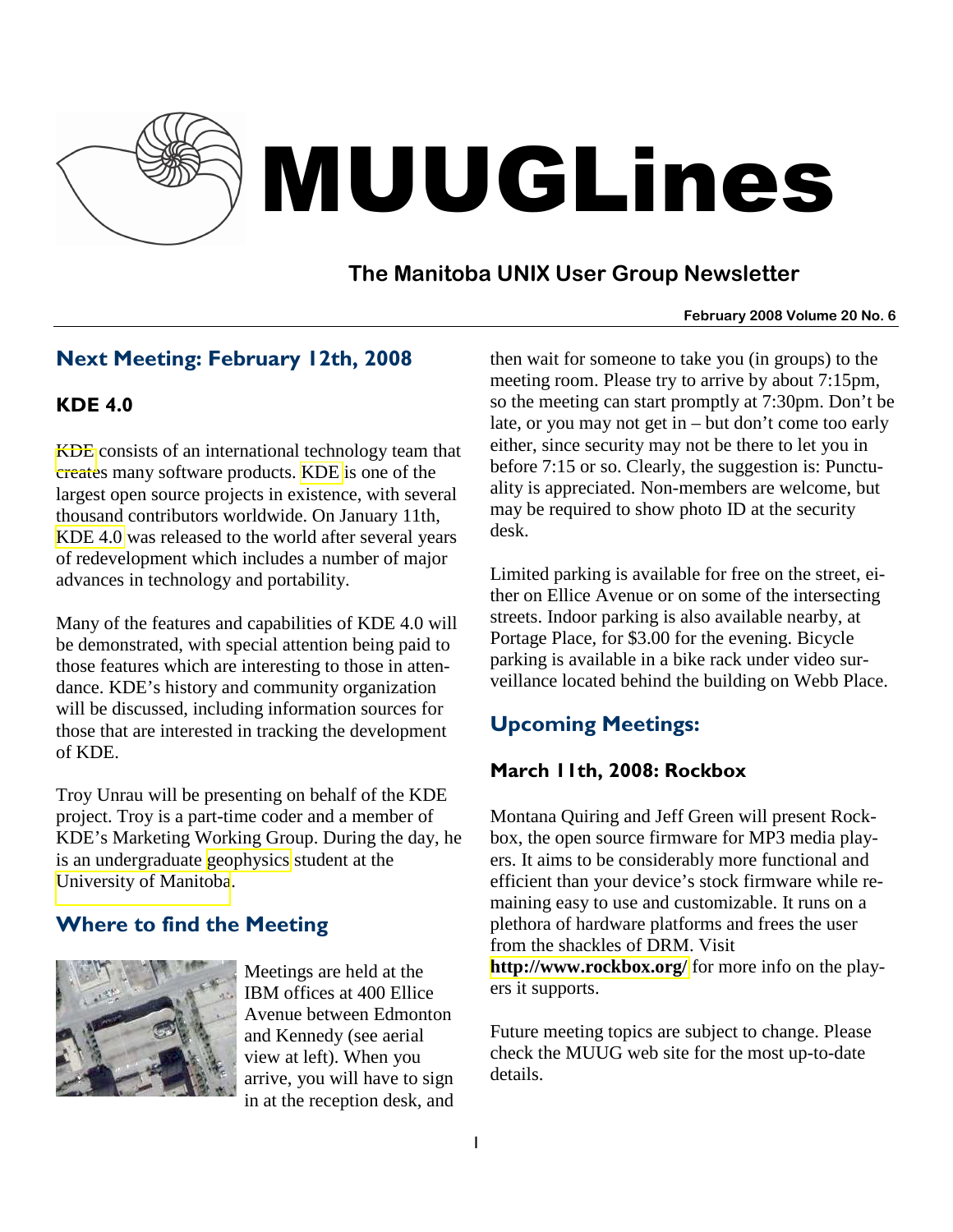#### Intel Releases Full Docs

At the recent **linux.conf.au**, Intel announced the release of the manuals (**[intellinuxgraphics.org](http://intellinuxgraphics.org/)**) for its 965 Express and G35 Express chipsets under the Creative Commons Attribution-No Derivative Works 3.0 United States License.

This four volume set of manuals documents all portions of the hardware necessary to produce and maintain a complete driver, including accelerated media encoding and decoding, 2D and 3D graphics.

Containing over 1600 pages of text and figures, the Programmers Reference Manual includes everything from low-level register definitions and discussions on how each functional hardware block works through descriptions about the hardware architecture. Each documented feature includes a discussion on how the hardware works and how the hardware designers expected the software to operate.

Greg Kroah-Hartman of the Linux Driver Project remarked, "Congratulations to Intel for releasing a set of comprehensive documents that ensures that Linux will work wonderfully on their hardware with open and supportable drivers."

### Samba 4.0.0alpha2 Available

#### *From The Samba Team*

Samba 4 is the ambitious next version of the Samba suite that is being developed in parallel to the stable 3.0 series. The main emphasis in this branch is support for the Active Directory logon protocols used by Windows 2000 and above.

Samba 4 is currently not yet in a state where it is usable in production environments. Note the WARN-INGS below, and the STATUS file, which aims to document what should and should not work.

Samba4 alpha2 follows on from our first alpha release, made in September, and the Technology Preview series we have offered for some time now.

#### Warnings

Samba4 alpha2 is not a final Samba release. That is more a reference to Samba4's lack of the features we expect you will need than a statement of code quality, but clearly it hasn't seen a broad deployment yet. If you were to upgrade Samba3 (or indeed Windows) to Samba4, you would find many things work, but that other key features you may have relied on simply are not there yet.

For example, while Samba 3.0 is an excellent member of an Active Directory domain, Samba4 is happier as a domain controller; this is where we have done most of the research and development.

While Samba4 is subjected to an awesome battery of tests on an automated basis, and we have found Samba4 to be very stable in its behaviour, we have to recommend against upgrading production servers from Samba 3 to Samba 4 at this stage. If you are upgrading an experimental server, or looking to develop and test Samba, you should backup all configuration and data.

#### New Features

Samba4 supports the server-side of the Active Directory logon environment used by Windows 2000 and later, so we can do full domain join and domain logon operations with these clients.

Our Domain Controller (DC) implementation includes our own built-in LDAP server and Kerberos Key Distribution Center (KDC) as well as the Samba3-like logon services provided over CIFS. We correctly generate the infamous Kerberos PAC, and include it with the Kerberos tickets we issue.

The new VFS features in Samba 4 adapts the filesystem on the server to match the Windows client semantics, allowing Samba 4 to better match windows behaviour and application expectations. This includes file annotation information (in streams) and NT ACLs in particular. The VFS is backed with an extensive automated test suite.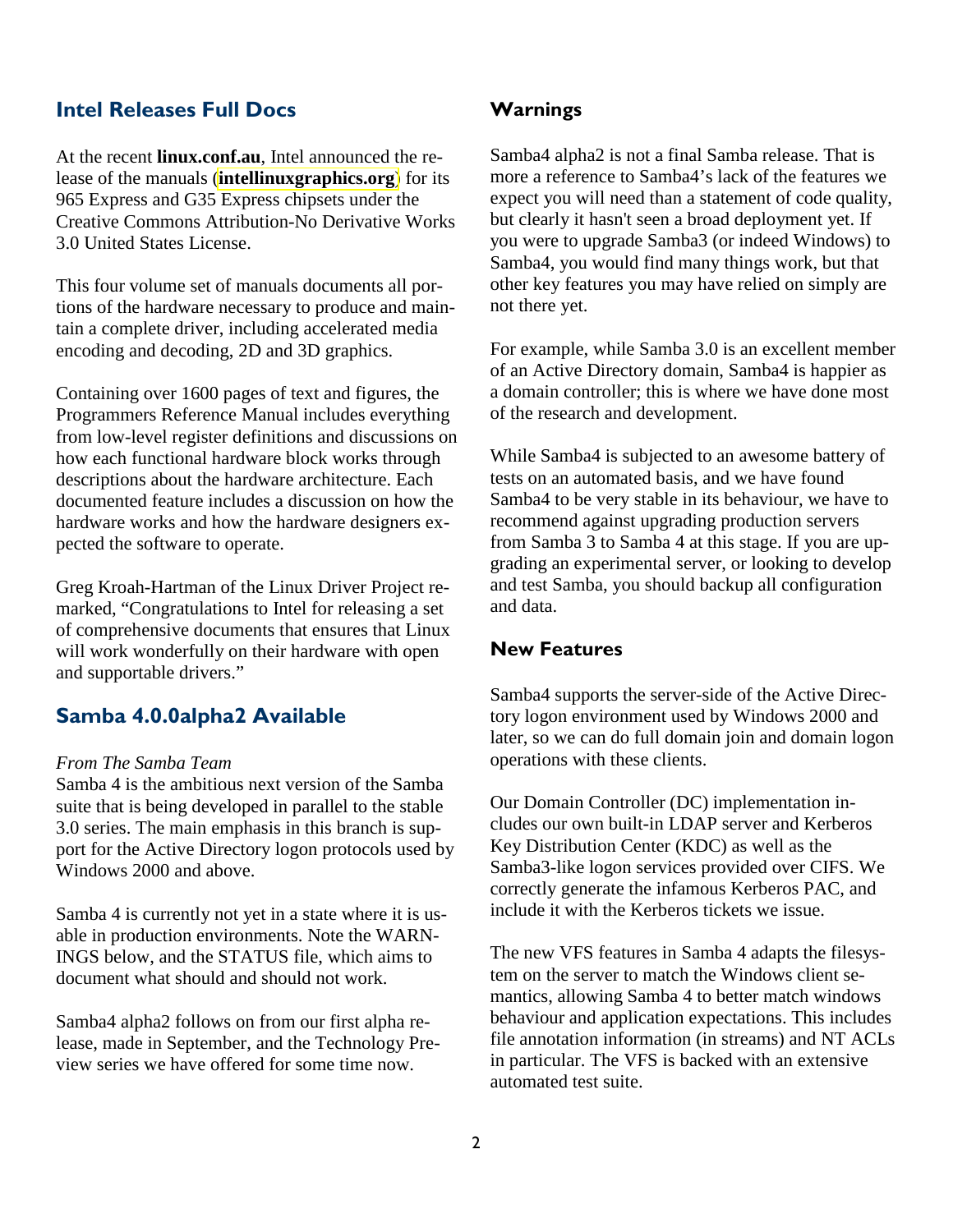A new scripting interface has been added to Samba 4, allowing Python programs to interface to Samba's internals.

The Samba 4 architecture is based around an LDAPlike database that can use a range of modular backends. One of the backends supports standards compliant LDAP servers (including OpenLDAP), and we are working on modules to map between AD-like behaviours and this backend. We are aiming for Samba 4 to be powerful frontend to large directories.

### Changes Since Alpha 1

In the time since Samba4 Alpha1 was released in September 2007, Samba has continued to evolve, but you may particularly notice these areas:

- MMC Support: The Active Directory Users and Computers console now handles group membership correctly.
- Member/memberOf: These and other linked attributes are now kept in sync
- Subtree renames: Renaming a subtree of LDAP objects is now possible, with all linked attributes being kept consistent.
- Python Bindings: Bindings for a future move to Python as the internal scripting language have been created.
- Shared library use: In support of projects such as OpenChange, which depend on Samba4, more of Samba4 is built as shared libraries.

# FreeBSD-6.3-Release

#### *The FreeBSD Release Engineering Team*

This release continues the development of the 6- STABLE branch providing performance and stability improvements, many bug fixes and new features. Some of the highlights:

- KDE updated to 3.5.8, GNOME updated to 2.20.1, Xorg updated to 7.3
- BIND updated to 9.3.4
- sendmail updated to 8.14.2
- lagg(4) driver (link aggregation, failover, fault tolerance) ported from OpenBSD/NetBSD
- unionfs file system re-implemented
- freebsd-update(8) now supports an upgrade command

For a complete list of new features and known problems, please see the online release notes and errata list, available at:

#### **[http://www.FreeBSD.org/releases/6.3R/relnotes.html](http://www.freebsd.org/releases/6.3R/relnotes.html)  [http://www.FreeBSD.org/releases/6.3R/errata.html](http://www.freebsd.org/releases/6.3R/errata.html)**

The FreeBSD Security Team intends to support 6.3- RELEASE until January 31st, 2010.

## Ubuntu 6.06.2 LTS Maintenance Release

This is the second maintenance release of Ubuntu 6.06 LTS, which continues to be supported with maintenance updates and security fixes until June 2009 on desktops and June 2011 on servers. This maintenance release focuses on improving hardware support for popular server platforms, including updated server installation media.

Over 600 post-release updates have been integrated, so that fewer updates will need to be downloaded after installation, and a number of bugs in the installation system have been corrected. These include security updates and corrections for other high-impact bugs, with a focus on maintaining stability and compatibility with Ubuntu 6.06 LTS.

See **<http://www.ubuntu.com/usn>** for a list of Ubuntu security updates.

As of 2008-01-10, all updates affecting packages on the CD have been applied. A summary of notable updates follows. See **<https://bugs.launchpad.net/ubuntu>** for specific information about a particular bug number.